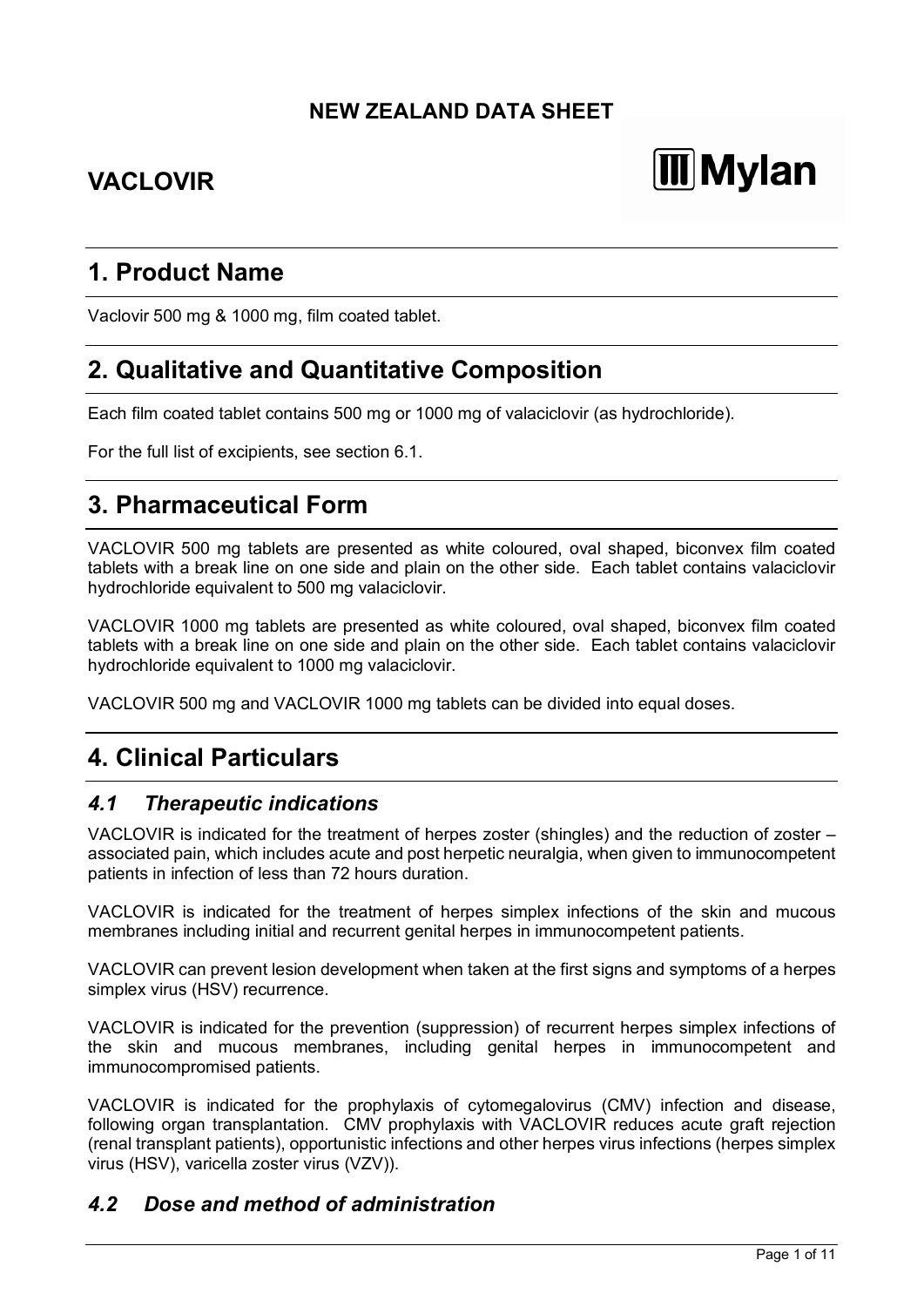#### **Dose**

#### *Treatment of varicella zoster virus infections*

Herpes zoster (shingles) including ophthalmic zoster

The dosage in adults is 1000 mg of VACLOVIR to be taken 3 times daily for 7 days.

#### *Treatment of herpes simplex infections*

The dosage in adults is 500 mg of VACLOVIR to be taken twice daily.

For recurrent episodes, treatment should be for 5 days. For initial episodes, which can be more severe, treatment may have to be extended to 10 days. Dosing should begin as early as possible. For recurrent episodes of herpes simplex, this should ideally be during the prodromal period or immediately the first signs or symptoms appear.

#### *Prevention (suppression) of recurrences of herpes simplex infections*

In immunocompetent adult patients, 500 mg of VACLOVIR to be taken once daily.

Some patients with very frequent recurrences (e.g. 10 or more per year) may gain additional benefit from the daily dose of 500 mg being taken as a divided dose (250 mg twice daily).

For immunocompromised adult patients the dose is 500 mg twice daily.

#### *Prophylaxis of cytomegalovirus infection (CMV) and disease*

#### **Dosage in adults and adolescents (from 12 years of age)**

The dosage of VACLOVIR is 2 g four times a day, to be initiated as early as possible post-transplant. This dose should be reduced according to creatinine clearance.

The duration of treatment will usually be 90 days, but may need to be extended in high risk patients.

#### *Special populations*

#### **Elderly**

Dosage modification is not required unless renal function is significantly impaired. Adequate hydration should be maintained.

#### **Renal impairment**

#### *Herpes zoster treatment and herpes simplex treatment and prevention (suppression)*

Caution is advised when administering VACLOVIR to patients with impaired renal function. Adequate hydration should be maintained.

The dosage of VACLOVIR should be reduced in patients with significantly impaired renal function as shown in the table below.

There is no experience with valaciclovir use in paediatric patients with a creatinine clearance of  $<$ 50 mL/min/1.73m<sup>2</sup>.

| <b>Indication</b>                                        | <b>Creatinine</b><br>clearance mL/min            | <b>VACLOVIR dosage</b>                                                          |
|----------------------------------------------------------|--------------------------------------------------|---------------------------------------------------------------------------------|
| Herpes zoster (treatment) in<br>immunocompetent patients | at least 50<br>30 to 49<br>10-29<br>less than 10 | 1 g three times a day<br>1 g twice a day<br>1 g once a day<br>500 mg once a day |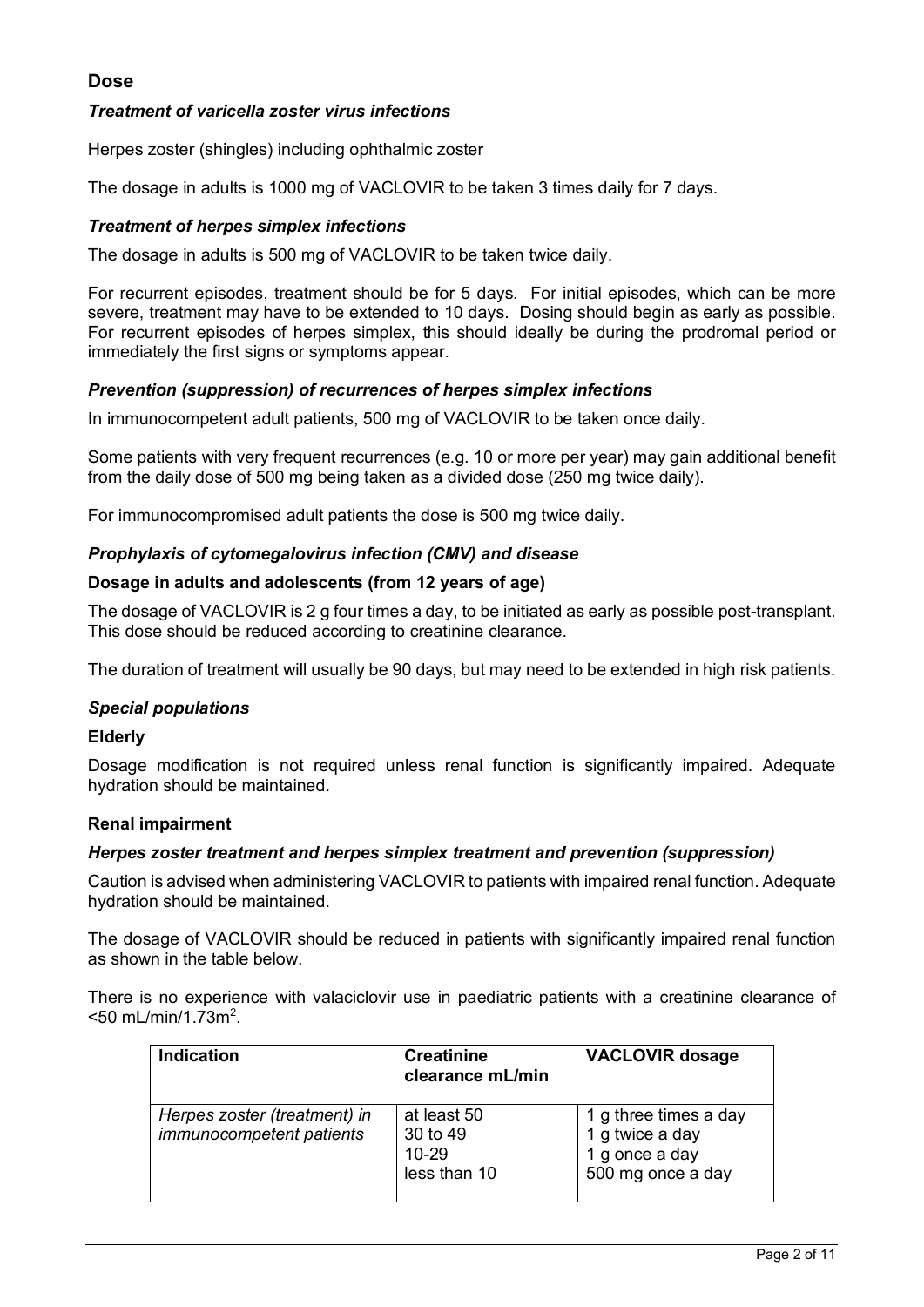| Herpes simplex (treatment) in                  | at least 30  | 500 mg twice a day |
|------------------------------------------------|--------------|--------------------|
| <i>immunocompetent patients</i>                | less than 30 | 500 mg once a day  |
|                                                |              |                    |
| Herpes simplex<br>prevention<br>(suppression): |              |                    |
|                                                |              |                    |
| - immunocompetent patients                     | at least 30  | 500 mg once a day  |
|                                                | less than 30 | 250 mg once a day  |
| - immunocompromised                            | at least 30  | 500 mg twice a day |
| patients                                       | less than 30 | 500 mg once a day  |
|                                                |              |                    |

In patients on intermittent haemodialysis, the VACLOVIR dosage should be administered after the haemodialysis has been performed.

#### *CMV prophylaxis*

Caution is advised when administering VACLOVIR to patients with impaired renal function. Adequate hydration should be maintained.

The dosage of VACLOVIR should be adjusted in patients with impaired renal function as shown in the table below:

| Creatinine clearance<br>mL/min | <b>VACLOVIR dosage</b>  |
|--------------------------------|-------------------------|
| 75 or greater                  | 2 g four times daily    |
| 50 to less than 75             | 1.5 g four times a day  |
| 25 to less than $50$           | 1.5 g three times a day |
| 10 to less than 25             | 1.5 g twice a day       |
| less than 10 or dialysis $\%$  | 1.5 g once a day        |

 $\degree$ In patients on haemodialysis, the VACLOVIR dosage should be administered after the haemodialysis has been performed.

The creatinine clearance should be monitored frequently, especially during periods when renal function is changing rapidly e.g. immediately after transplantation or engraftment. The VACLOVIR dosage should be adjusted accordingly.

#### **Hepatic impairment**

Studies with a 1 g unit dose of valaciclovir show that dose modification is not required in patients with mild or moderate cirrhosis (hepatic synthetic function maintained). Pharmacokinetic data in patients with advanced cirrhosis (impaired hepatic synthetic function and evidence of portal-systemic shunting) do not indicate the need for dosage adjustment; however, clinical experience is limited. For higher doses recommended for CMV prophylaxis (see section 4.4).

#### **Paediatric**

There are no data available on the use of valaciclovir in children.

# *4.3 Contraindications*

VACLOVIR is contra-indicated in patients known to be hypersensitive to valaciclovir, aciclovir or any components of the formulations of VACLOVIR.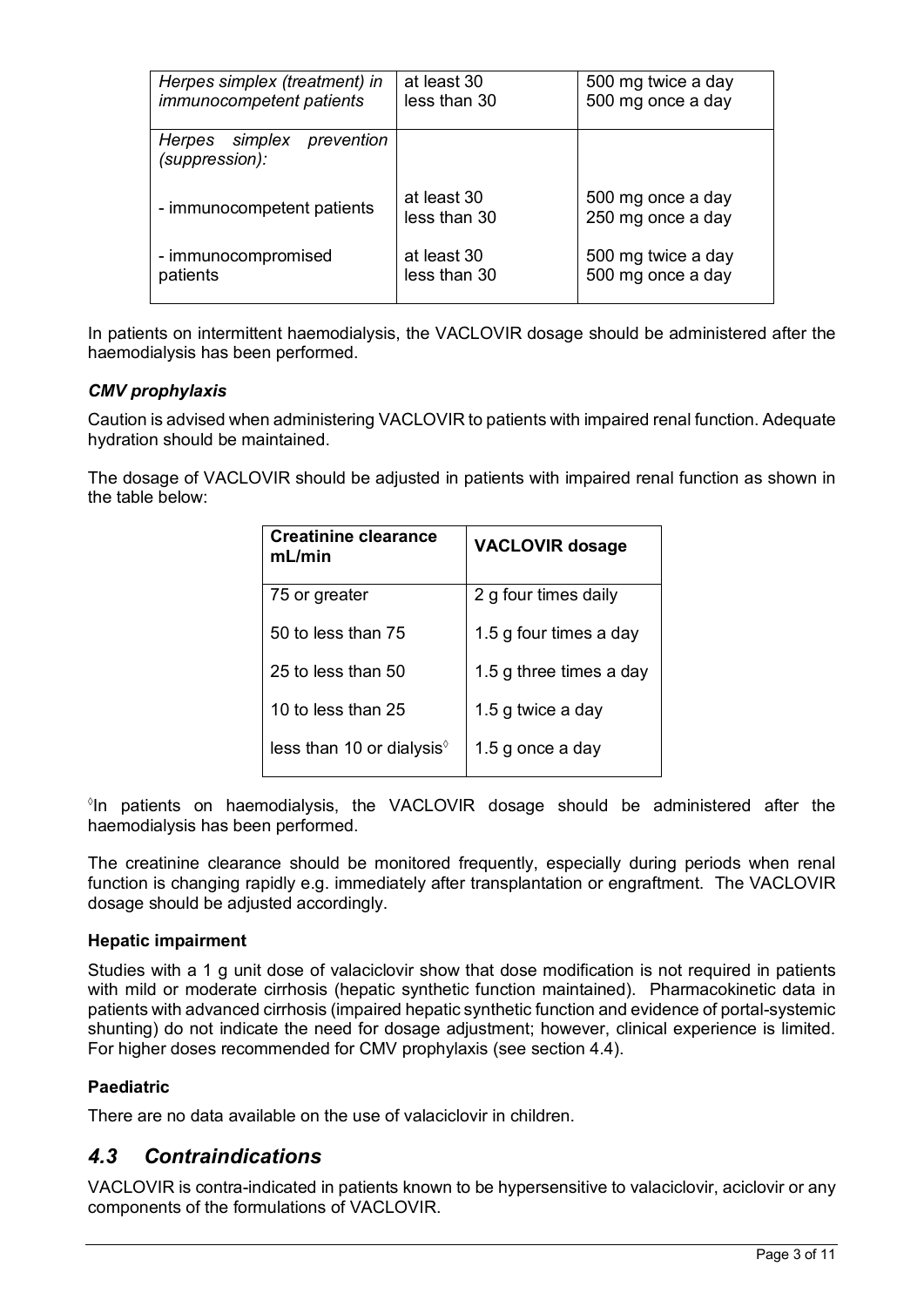# *4.4 Special warnings and precautions for use*

Thrombotic thrombocytopenic purpura or haemolytic uraemic syndrome (TTP/HUS), in some cases resulting in death, has occurred in patients with advanced HIV disease who were treated with valaciclovir for prolonged periods and also in allogenic bone marrow transplant and renal transplant recipients who were treated with valaciclovir while participating in clinical trials at doses of 8 grams per day. Treatment with valaciclovir should be stopped immediately if clinical signs, symptoms, and laboratory abnormalities consistent with TTP/HUS occur.

Similar signs have been observed in patients with the same underlying or concurrent conditions who were not treated with valaciclovir.

Use of valaciclovir at doses of 1000 mg/day in immunocompromised patients with CD4<sup>+</sup> counts > 100x10<sup>6</sup>L has not been associated with occurrences of thrombotic microangiopathy (TMA). However use in severely immunocompromised patients (CD4<sup>+</sup> counts <  $100x10^6$  L) has not been examined at this low dosage.

### **Hydration status**

Care should be taken to ensure adequate fluid intake in patients who are at risk of dehydration, particularly the elderly.

Patients without adequate hydration: Precipitation of aciclovir in renal tubules may occur when the solubility (2.5 mg/mL) is exceeded in the intratubular fluid. Adequate hydration should be maintained for all patients.

#### **Use in genital herpes**

Suppressive therapy with valaciclovir reduces the risk of transmitting genital herpes. It does not cure genital herpes or completely eliminate the risk of transmission. In addition to therapy with valaciclovir, it is recommended that patients use safer sex practices.

#### **Central nervous system effect**

Reversible neurological reactions including dizziness, confusion, hallucinations, rarely decreased consciousness and very rarely tremor, ataxia, dysarthria, convulsions, encephalopathy and coma have been reported. These events are usually seen in patients with renal impairment or with other predisposing factors. In organ transplant patients receiving high doses (8 g daily) of valaciclovir for CMV prophylaxis, neurological reactions occurred more frequently compared with lower doses. Valaciclovir should be discontinued if central nervous system adverse reactions occur.

#### **Use in renal impairment and in elderly patients**

Aciclovir is eliminated by renal clearance, therefore the dose of valaciclovir must be reduced in patients with renal impairment (see section 4.2). Elderly patients are likely to have reduced renal function and therefore the need for dose reduction must be considered in this group of patients. Both elderly patients and patients with renal impairment are at increased risk of developing neurological side effects and should be closely monitored for evidence of these effects. In the reported cases, these reactions were generally reversible on discontinuation of treatment (see section 4.8).

#### **Use of high dose valaciclovir in hepatic impairment and liver transplantation**

There are no data available on the use of high doses of valaciclovir (8 g/day) in patients with liver disease. Caution should therefore be exercised when administering high doses of valaciclovir to these patients.Specific studies of valaciclovir have not been conducted in liver transplantation; however high dose aciclovir prophylaxis has been shown to reduce CMV infection and disease

# *4.5 Interaction with other medicines and other forms of interaction*

The combination of valaciclovir with nephrotoxic medicinal products should be made with caution, especially in subjects with impaired renal function, and warrants regular monitoring of renal function.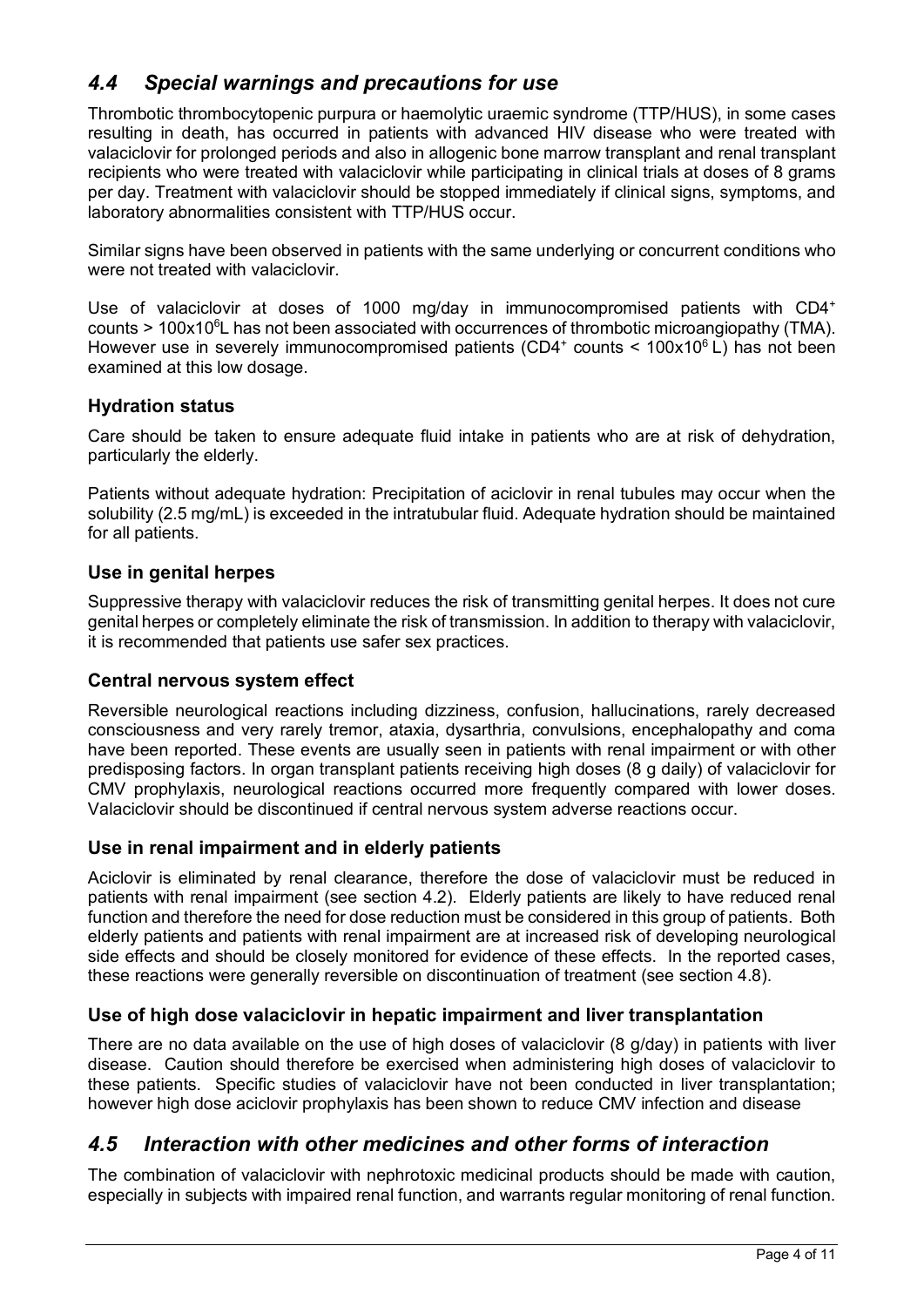This applies to concomitant administration with aminoglycosides, organoplatinum compounds, iodinated contrast media, methotrexate, pentamidine, foscarnet, ciclosporin, and tacrolimus.

Aciclovir is eliminated primarily unchanged in the urine via active renal tubular secretion. Any medicines administered concurrently that compete with this mechanism may increase aciclovir plasma concentrations following valaciclovir administration.

Following 1 g valaciclovir, cimetidine and probenecid increase the AUC of aciclovir by this mechanism, and reduce aciclovir renal clearance. However, no dosage adjustment is necessary at this dose because of the wide therapeutic index of aciclovir.

In patients receiving high-dose valaciclovir (8 g/day) for CMV prophylaxis, caution is required during concurrent administration with medicines which compete with aciclovir for elimination, because of the potential for increased plasma levels of one or both medicines or their metabolites. Increases in plasma AUCs of aciclovir and of the inactive metabolite of mycophenolate mofetil, an immunosuppressant agent used in transplant patients, have been shown when oral aciclovir and mycophenolate mofetil are co-administered.

Care is also required (with monitoring for changes in renal function) if administering high-dose valaciclovir with medicines which affect other aspects of renal physiology (e.g. ciclosporin, tacrolimus).

# *4.6 Fertility, pregnancy and lactation*

#### **Pregnancy**

There are limited data on the use of valaciclovir in pregnancy. VACLOVIR should only be used in pregnancy if the potential benefits of treatment outweigh the potential risk.

Pregnancy registries have documented the pregnancy outcomes in women exposed to valaciclovir or to any formulation of aciclovir (the active metabolite of valaciclovir); 111 and 1246 outcomes (29 and 756 exposed during the first trimester of pregnancy), respectively, were obtained from women prospectively registered. The findings of the aciclovir pregnancy registry have not shown an increase in the number of birth defects amongst aciclovir-exposed subjects compared with the general population, and any birth defects showed no uniqueness or consistent pattern to suggest a common cause. Given the small number of women enrolled into the valaciclovir pregnancy registry, reliable and definitive conclusions could not be reached regarding the safety of valaciclovir in pregnancy.

#### **Breast-feeding**

Aciclovir, the principal metabolite of valaciclovir, is excreted in breast milk. Following oral administration of a 500 mg dose of valaciclovir, peak aciclovir concentrations ( $C_{\text{max}}$ ) in breast milk ranged from 0.5 to 2.3 (median 1.4) times the corresponding maternal aciclovir serum concentrations. The aciclovir breast milk to maternal serum AUC ratios ranged from 1.4 to 2.6 (median 2.2). The median aciclovir concentration in breast milk was 2.24 micrograms/mL (9.95 micromoles/L). With a maternal valaciclovir dosage of 500 mg twice daily, this level would expose a nursing infant to a daily oral aciclovir dosage of about 0.61 mg/kg/day. The elimination half-life of aciclovir from breast milk was similar to that for serum.

Unchanged valaciclovir was not detected in maternal serum, breast milk or infant urine.

Caution is therefore advised if VACLOVIR is to be administered to a nursing woman. However aciclovir is used to treat neonatal herpes simplex at intravenous doses of 30 mg/kg/day.

#### **Fertility**

No human fertility studies were performed with valaciclovir, but no changes in sperm count, motility or morphology were reported in 20 patients after 6 months of daily treatment with 400 mg to 1 g aciclovir.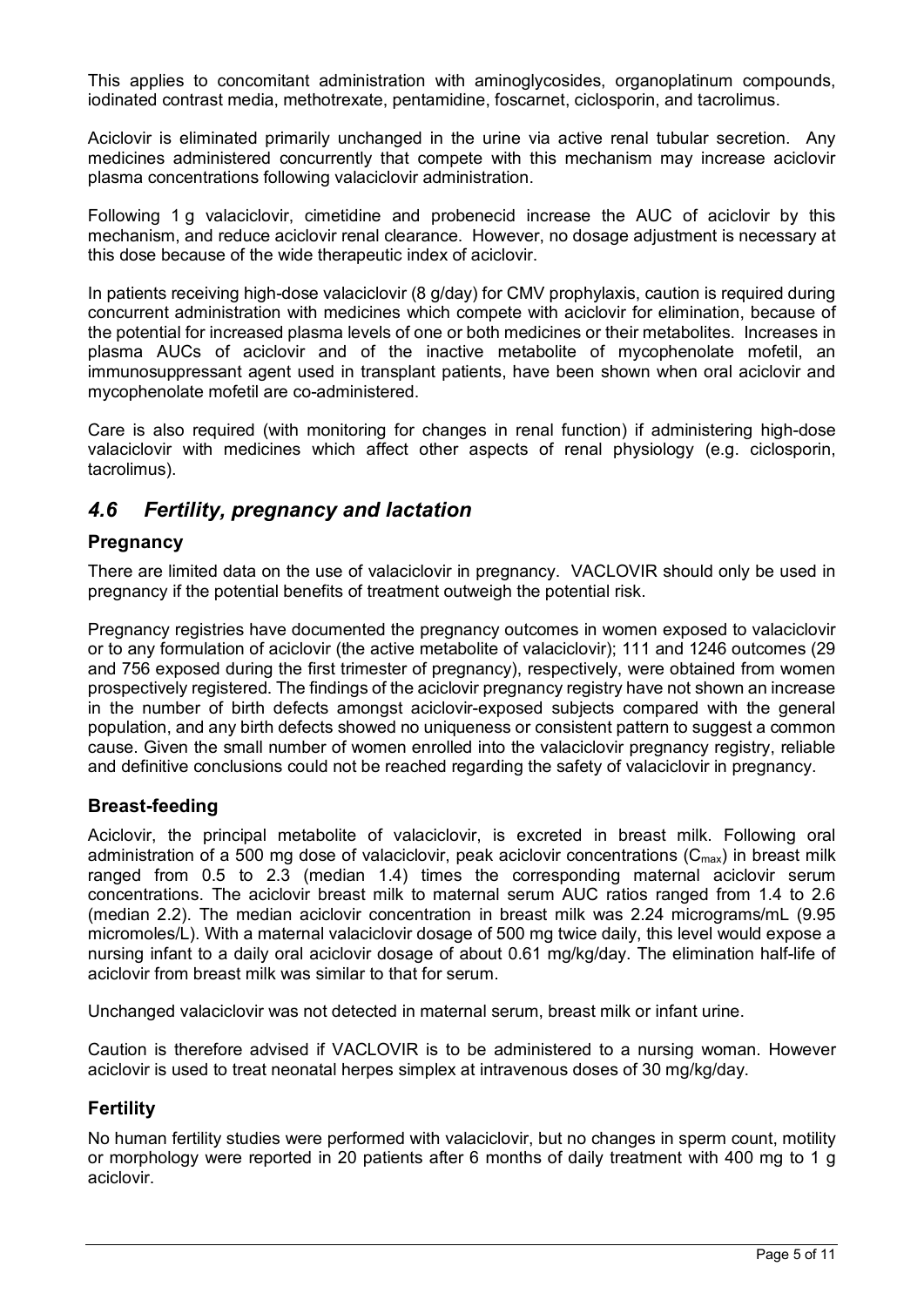# *4.7 Effects on ability to drive and use machines*

The clinical status of the patient and the adverse event profile of valaciclovir should be borne in mind when considering the patient's ability to drive or operate machinery. There have been no studies to investigate the effect of valaciclovir on driving performance or the ability to operate machinery. Further a detrimental effect on such activities cannot be predicted from the pharmacology of the active substance.

# *4.8 Undesirable effects*

Adverse reactions are listed below by MedDRA body system organ class and by frequency.

The frequency categories used are:

| $\geq 1$ in 10.                      |
|--------------------------------------|
| $\geq$ 1 in 100 and < 1 in 10.       |
| $\geq$ 1 in 1,000 and < 1 in 100,    |
| $\geq$ 1 in 10,000 and < 1 in 1,000, |
| $<$ 1 in 10,000.                     |
|                                      |

Clinical trial data have been used to assign frequency categories to adverse reactions if, in the trials, there was evidence of an association with valaciclovir (i.e. there was a statistically significant difference between the incidence in patients taking valaciclovir and placebo). For all other adverse events, spontaneous post-marketing data has been used as a basis for allocating frequency.

### **Clinical trial data**

#### *Nervous system disorders*

Common: Headache

#### *Gastrointestinal disorders*

Common: Nausea

#### **Post-marketing data**

#### *Blood and lymphatic system disorders*

Very rare: Leukopenia, thrombocytopenia

Leukopenia is mainly reported in immunocompromised patients

#### *Immune system disorders*

Very rare: Anaphylaxis

#### *Psychiatric and nervous system disorders*

Rare: Dizziness, confusion, hallucinations, decreased consciousness

Very rare: Agitation, tremor, ataxia, dysarthria, psychotic symptoms, convulsions, encephalopathy, coma

The above events are generally reversible and usually seen in patients with renal impairment or with other predisposing factors (see section 4.4). In organ transplant patients receiving high doses (8 g daily) of valaciclovir for CMV prophylaxis, neurological reactions occurred more frequently compared with lower doses.

#### *Respiratory, thoracic and mediastinal disorders*

Uncommon: Dyspnoea

#### *Gastrointestinal disorders*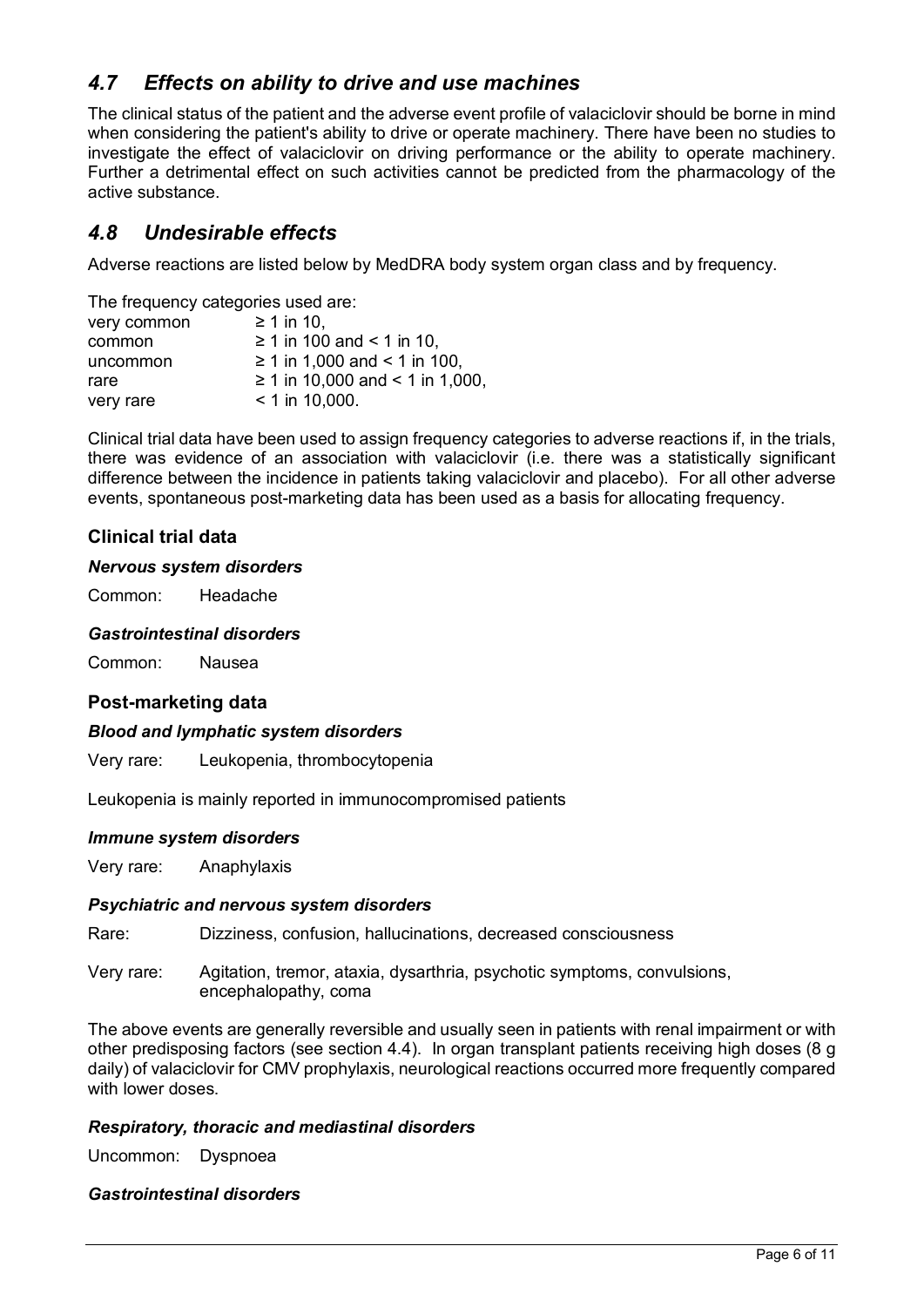#### Rare: Abdominal discomfort, vomiting, diarrhoea

#### *Hepato-biliary disorders*

Very rare: Reversible increases in liver function tests

These are occasionally described as hepatitis.

#### *Skin and subcutaneous tissue disorders*

Uncommon: Rashes including photosensitivity

Rare: Pruritus

Very rare: Urticaria, angioedema

#### *Renal and urinary disorders*

Rare: Renal impairment

Very rare: Acute renal failure, renal pain

Renal pain may be associated with renal failure.

#### **Other:**

There have been reports of renal insufficiency, microangiopathic haemolytic anaemia and thrombocytopenia (sometimes in combination) in severely immunocompromised patients, particularly those with advanced HIV disease, receiving high doses (8 g daily) of valaciclovir for prolonged periods in clinical trials. These findings have been observed in patients not treated with valaciclovir who have the same underlying or concurrent conditions.

#### **Reporting of suspected adverse reactions**

Reporting suspected adverse reactions after authorisation of the medicine is important. It allows continued monitoring of the benefit/risk balance of the medicine. Healthcare professionals are asked to report any suspected adverse reactions https://nzphvc.otago.ac.nz/reporting/

#### *4.9 Overdose*

#### **Symptoms and signs**

Acute renal failure and neurological symptoms, including confusion, hallucinations, agitation, decreased consciousness and coma, have been reported in patients receiving overdoses of valaciclovir. Nausea and vomiting may also occur. Caution is required to prevent inadvertent overdosing. Many of the reported cases involved renally impaired and elderly patients receiving repeated overdoses, due to lack of appropriate dosage reduction.

#### **Treatment**

Patients should be observed closely for signs of toxicity. Haemodialysis significantly enhances the removal of aciclovir from the blood and may, therefore, be considered a management option in the event of symptomatic overdose.

For further advice on management of overdose please contact the National Poisons Information Centre (0800 POISON or 0800 764 766).

# **5. Pharmacological Properties**

# *5.1 Pharmacodynamic properties*

Pharmacotherapeutic group: Direct acting antivirals, ATC code: J05AB11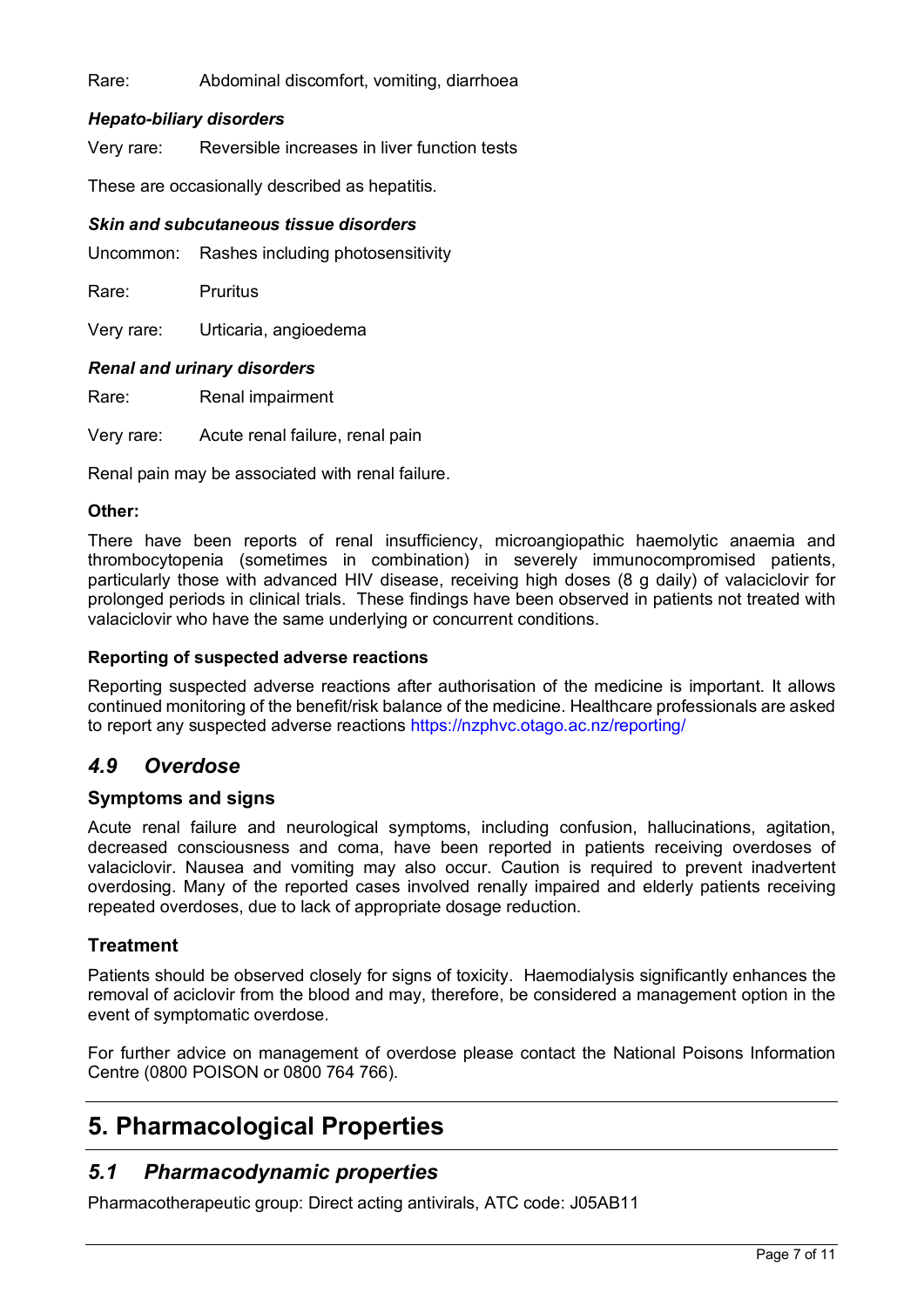### **Mechanism of action**

Valaciclovir, an antiviral, is the L-valine ester of acyclovir. Aciclovir is a purine (guanine) nucleoside analogue.

Valaciclovir is rapidly and almost completely converted in man to aciclovir and valine, probably by the enzyme referred to as valaciclovir hydrolase.

Aciclovir is a specific inhibitor of the herpes viruses with *in vitro* activity against HSV type 1 and type 2, VZV, CMV, Epstein-Barr Virus (EBV), and human herpes virus 6 (HHV-6). Aciclovir inhibits herpes virus DNA synthesis once it has been phosphorylated to the active triphosphate form.

The first stage of phosphorylation requires the activity of a virus-specific enzyme. In the case of HSV, VZV and EBV this enzyme is the viral thymidine kinase (TK), which is only present in virus infected cells. Selectivity is maintained in CMV with phosphorylation, at least in part, being mediated through the phosphotransferase gene product of UL97. This requirement for activation of aciclovir by a virus specific enzyme largely explains its selectivity.

The phosphorylation process is completed (conversion from mono- to triphosphate) by cellular kinases. Aciclovir triphosphate competitively inhibits the virus DNA polymerase and incorporation of this nucleoside analogue results in obligate chain termination, halting virus DNA synthesis and thus blocking virus replication.

#### **Pharmacodynamic effects**

Resistance is normally due to a thymidine kinase deficient phenotype which results in a virus which is profoundly disadvantaged in the natural host. Infrequently, reduced sensitivity to aciclovir has been described as a result of subtle alterations in either the virus thymidine kinase or DNA polymerase. The virulence of these variants resembles that of the wild-type virus.

Extensive monitoring of clinical HSV and VZV isolates from patients receiving aciclovir therapy or prophylaxis has revealed that virus with reduced sensitivity to aciclovir is extremely rare in the immunocompetent and is only found infrequently in severely immunocompromised individuals e.g. organ or bone marrow transplant recipients, patients receiving chemotherapy for malignant disease and people infected with the human immunodeficiency virus (HIV).

# *5.2 Pharmacokinetic properties*

#### **Absorption**

After oral administration valaciclovir is well absorbed and rapidly and almost completely converted to aciclovir and valine. This conversion is probably mediated by an enzyme isolated from human liver referred to as valaciclovir hydrolase.

The bioavailability of aciclovir from 1000 mg valaciclovir is 54%, and is not reduced by food. Valaciclovir pharmacokinetics are not dose-proportional. The rate and extent of absorption decreases with increasing dose, resulting in a less than proportional increase in  $C_{\text{max}}$  over the therapeutic dose range and a reduced bioavailability at doses above 500 mg. Mean peak aciclovir concentrations are 10-37 micromoles/L (2.2-8.3 micrograms/mL) following single doses of 250-2000 mg valaciclovir to healthy subjects with normal renal function, and occur at a median time of 1.00-2.00 hours post dose.

Peak plasma concentrations of valaciclovir are only 4% of aciclovir levels, occur at a median time of 30 to 100 minutes post dose, and are at or below the limit of quantification 3 hours after dosing. The valaciclovir and aciclovir pharmacokinetic profiles are similar after single and repeat dosing.

Herpes zoster and herpes simplex do not significantly alter the pharmacokinetics of valaciclovir and aciclovir after oral administration of valaciclovir.

#### **Distribution**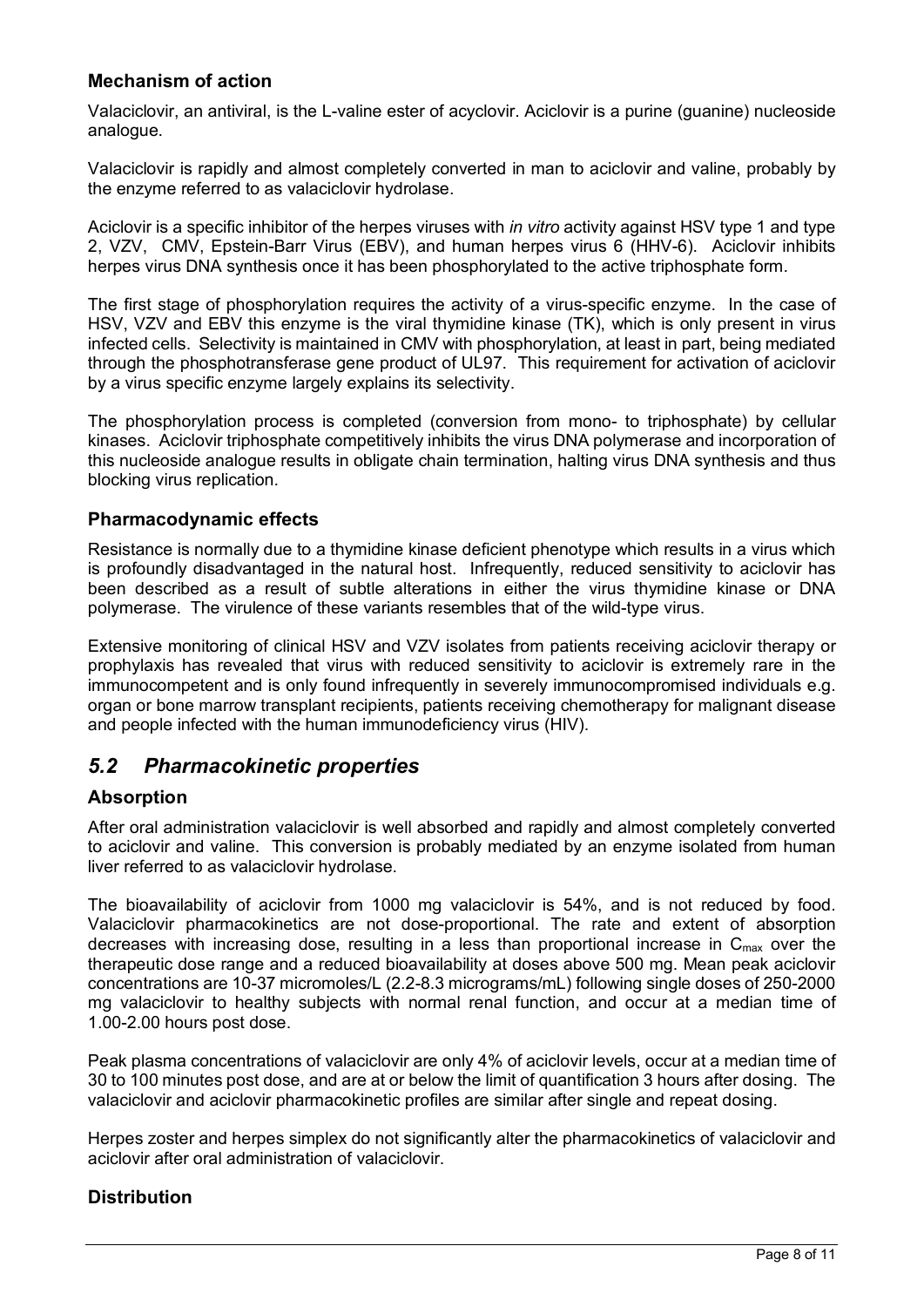Binding of valaciclovir to plasma proteins is very low (15%). CSF penetration, determined by CSF/plasma AUC ratio, is about 25% for aciclovir and the metabolite 8-hydroxy-aciclovir (8-OH-ACV), and about 2.5% for the metabolite 9-(carboxymethoxy) methylguanine (CMMG) (see section 5.2).

#### **Biotransformation**

After oral administration, valaciclovir is converted to aciclovir and L-valine by first-pass intestinal and/or hepatic metabolism. Aciclovir is converted to a small extent to the metabolites 9-(carboxymethoxy) methylguanine (CMMG) by alcohol and aldehyde dehydrogenase and to 8-hydroxy-aciclovir (8-OH-ACV) by aldehyde oxidase. Approximately 88% of the total combined plasma exposure is attributable to aciclovir, 11% to CMMG and 1% to 8-OH-ACV. Neither valaciclovir nor aciclovir is metabolised by cytochrome P450 enzymes.

#### **Elimination**

In patients with normal renal function the plasma elimination half-life of aciclovir after both single and multiple dosing with valaciclovir is approximately 3 hours. Less than 1% of the administered dose of valaciclovir is recovered in the urine as unchanged drug. Valaciclovir is eliminated in the urine principally as aciclovir (greater than 80% of the recovered dose) and the known aciclovir metabolite, 9-(carboxymethoxy) methylguanine (CMMG).

#### **Special patient populations:**

#### *Renal impairment*

The elimination of aciclovir is correlated to renal function, and exposure to aciclovir will increase with increased renal impairment. In patients with end-stage renal disease, the average elimination halflife of aciclovir after valaciclovir administration is approximately 14 hours, compared with about 3 hours for normal renal function (see section 4.2).

Exposure to aciclovir and its metabolites CMMG and 8-OH-ACV in plasma and cerebrospinal fluid (CSF) was evaluated at steady-state after multiple-dose valaciclovir administration in 6 subjects with normal renal function (mean creatinine clearance 111 mL/min, range 91-144 mL/min) receiving 2000 mg every 6 hours and 3 subjects with severe renal impairment (mean CLcr 26 mL/min, range 17-31 mL/min) receiving 1500 mg every 12 hours. In plasma as well as CSF, concentrations of aciclovir, CMMG and 8-OH-ACV were on average 2, 4 and 5-6 times higher, respectively, in severe renal impairment compared with normal renal function. There was no difference in extent of CSF penetration (as determined by CSF/plasma AUC ratio) for aciclovir, CMMG or 8-OH-aciclovir between the two populations (see section 5.2).

#### *Hepatic impairment*

Administration of valaciclovir to patients with moderate (biopsy-proven cirrhosis) or severe (with and without ascites and biopsy-proven cirrhosis) liver disease indicated that the rate but not the extent of conversion of valaciclovir to aciclovir is reduced, and the aciclovir half-life is not affected. Dosage modification is not recommended for patients with cirrhosis.

#### *HIV infection*

In patients with HIV infection, the disposition and pharmacokinetic characteristics of aciclovir after oral administration of single or multiple doses of 1000 mg or 2000 mg valaciclovir are unaltered compared with healthy subjects.

#### *Organ transplantation*

In transplant recipients receiving valaciclovir 2000 mg four times daily, aciclovir peak concentrations are similar to or greater than those in healthy volunteers receiving the same dose. The estimated daily AUCs are appreciably greater.

#### *Elderly*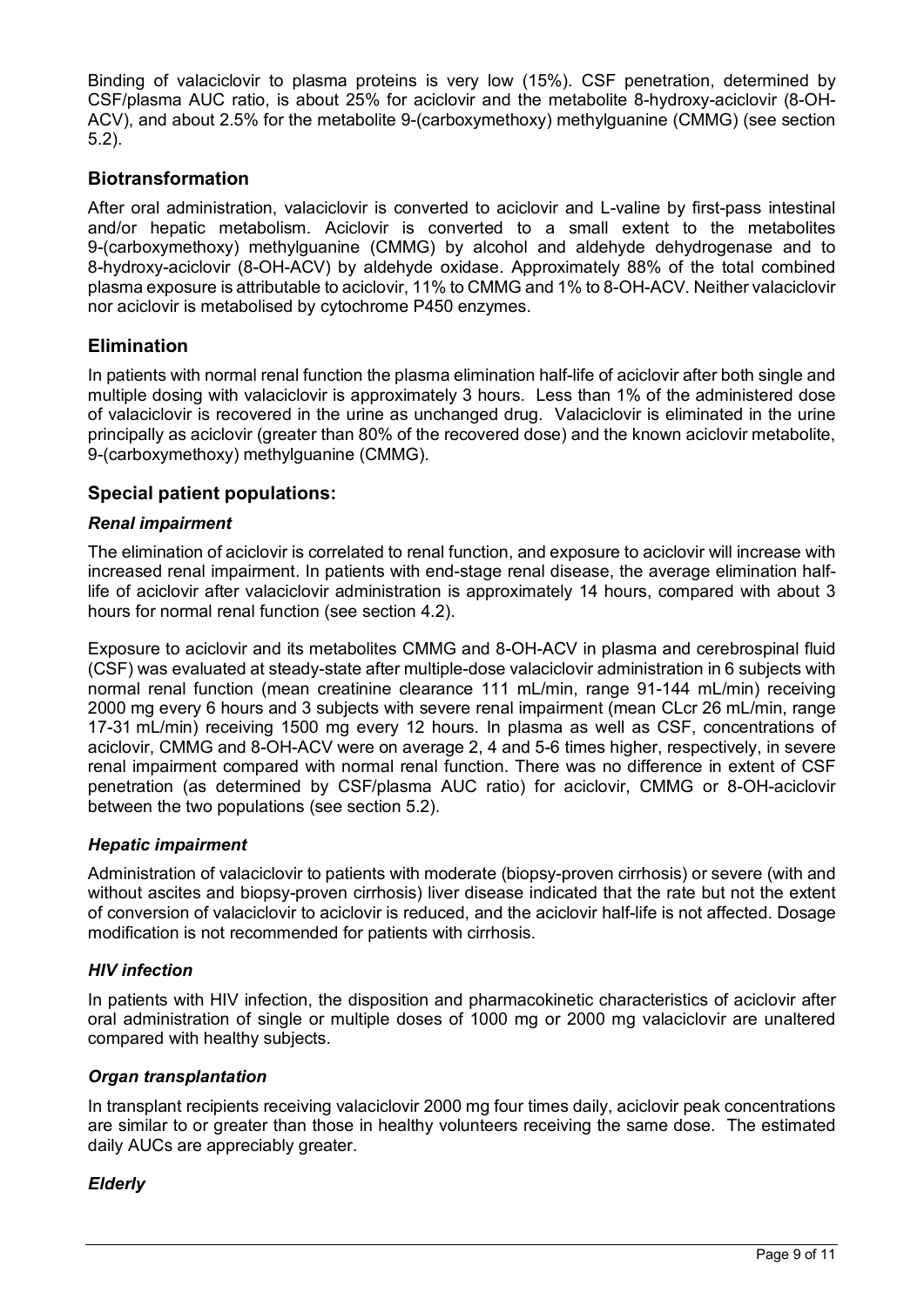After single-dose administration of 1 gram of valaciclovir in healthy geriatric volunteers, the half-life of aciclovir was 3.11  $\pm$  0.51 hours, compared with 2.91  $\pm$  0.63 hours in healthy younger adult volunteers. The pharmacokinetics of aciclovir following single- and multiple-dose oral administration of valaciclovir in geriatric volunteers varied with renal function. Dose reduction may be required in geriatric patients, depending on the underlying renal status of the patient (see section 4.2).

# *5.3 Preclinical safety data*

Non-clinical data reveal no special hazard for humans based on conventional studies of safety pharmacology, repeated dose toxicity, genotoxicity, and carcinogenic potential.

# **Fertility**

In animal studies, valaciclovir did not affect fertility. However, high parenteral doses of aciclovir caused testicular effects in rats and dogs.

# **Teratogenicity**

Valaciclovir was not teratogenic in rats or rabbits. Valaciclovir is almost completely metabolised to aciclovir. Subcutaneous administration of aciclovir in internationally accepted tests did not produce teratogenic effects in rats or rabbits. In additional studies in rats, foetal abnormalities were observed at subcutaneous doses that produced plasma levels of 100 microgram/mL and maternal toxicity.

# **Mutagenicity**

The results of mutagenicity tests *in vitro* and *in vivo* indicate that valaciclovir is unlikely to pose a genetic risk to humans.

### **Carcinogenicity**

Valaciclovir was not carcinogenic in bio-assays performed in mice and rats.

# **6. Pharmaceutical Particulars**

# *6.1 List of excipients*

VACLOVIR tablets contain the following excipients:

- Cellulose microcrystalline
- Magnesium stearate
- Hypromellose
- Titanium dioxide
- Polyethylene glycol

# *6.2 Incompatibilities*

Not applicable.

# *6.3 Shelf life*

3 years.

# *6.4 Special precautions for storage*

Store at or below 25°C.

# *6.5 Nature and contents of container*

VACLOVIR 500 mg tablets are available in OPA / AL / PVC / AL cold form blister packs of 2, 4, 6, 10, 20, 30, 42, 60, 80, 90, 100, 240 & 480 tablets and HDPEB bottles of 30, 100, 240, 480 & 500 tablets.